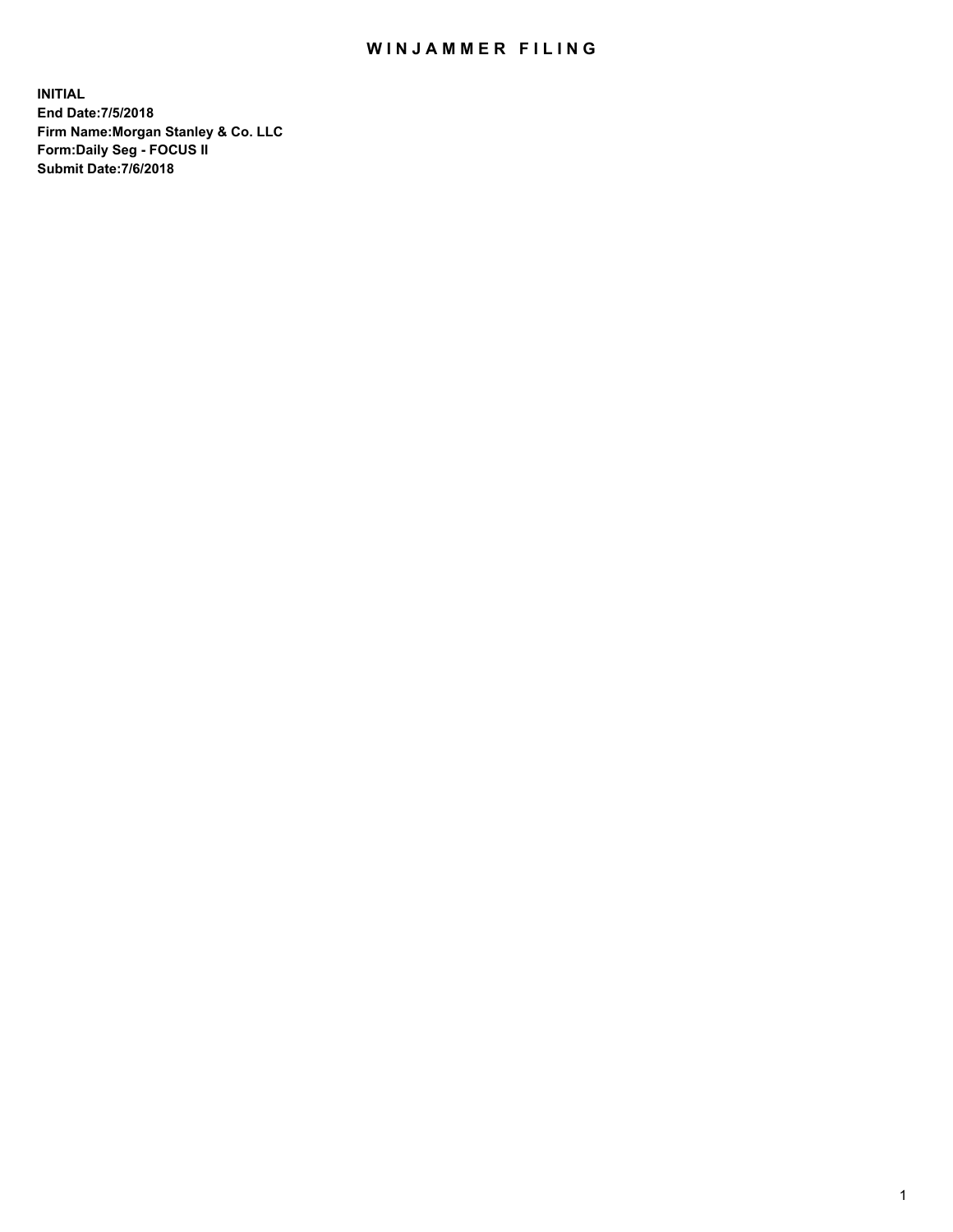**INITIAL End Date:7/5/2018 Firm Name:Morgan Stanley & Co. LLC Form:Daily Seg - FOCUS II Submit Date:7/6/2018 Daily Segregation - Cover Page**

| Name of Company                                                                                                              | Morgan Stanley & Co. LLC     |
|------------------------------------------------------------------------------------------------------------------------------|------------------------------|
| <b>Contact Name</b>                                                                                                          | <b>Ikram Shah</b>            |
| <b>Contact Phone Number</b>                                                                                                  | 212-276-0963                 |
| <b>Contact Email Address</b>                                                                                                 | Ikram.shah@morganstanley.com |
| FCM's Customer Segregated Funds Residual Interest Target (choose one):                                                       |                              |
| a. Minimum dollar amount: ; or                                                                                               | 280,000,000                  |
| b. Minimum percentage of customer segregated funds required:%; or                                                            | <u>0</u>                     |
| c. Dollar amount range between: and; or                                                                                      | <u>00</u>                    |
| d. Percentage range of customer segregated funds required between:% and%.                                                    | <u>00</u>                    |
| FCM's Customer Secured Amount Funds Residual Interest Target (choose one):                                                   |                              |
| a. Minimum dollar amount: ; or                                                                                               | 140,000,000                  |
| b. Minimum percentage of customer secured funds required:%; or                                                               | <u>0</u>                     |
| c. Dollar amount range between: and; or                                                                                      | <u>00</u>                    |
| d. Percentage range of customer secured funds required between: % and %.                                                     | 0 <sub>0</sub>               |
| FCM's Cleared Swaps Customer Collateral Residual Interest Target (choose one):                                               |                              |
| a. Minimum dollar amount: ; or                                                                                               | 92,000,000                   |
| b. Minimum percentage of cleared swaps customer collateral required:% ; or                                                   | <u>0</u>                     |
| c. Dollar amount range between: and; or<br>d. Percentage range of cleared swaps customer collateral required between:% and%. | 00                           |
|                                                                                                                              | 00                           |

Attach supporting documents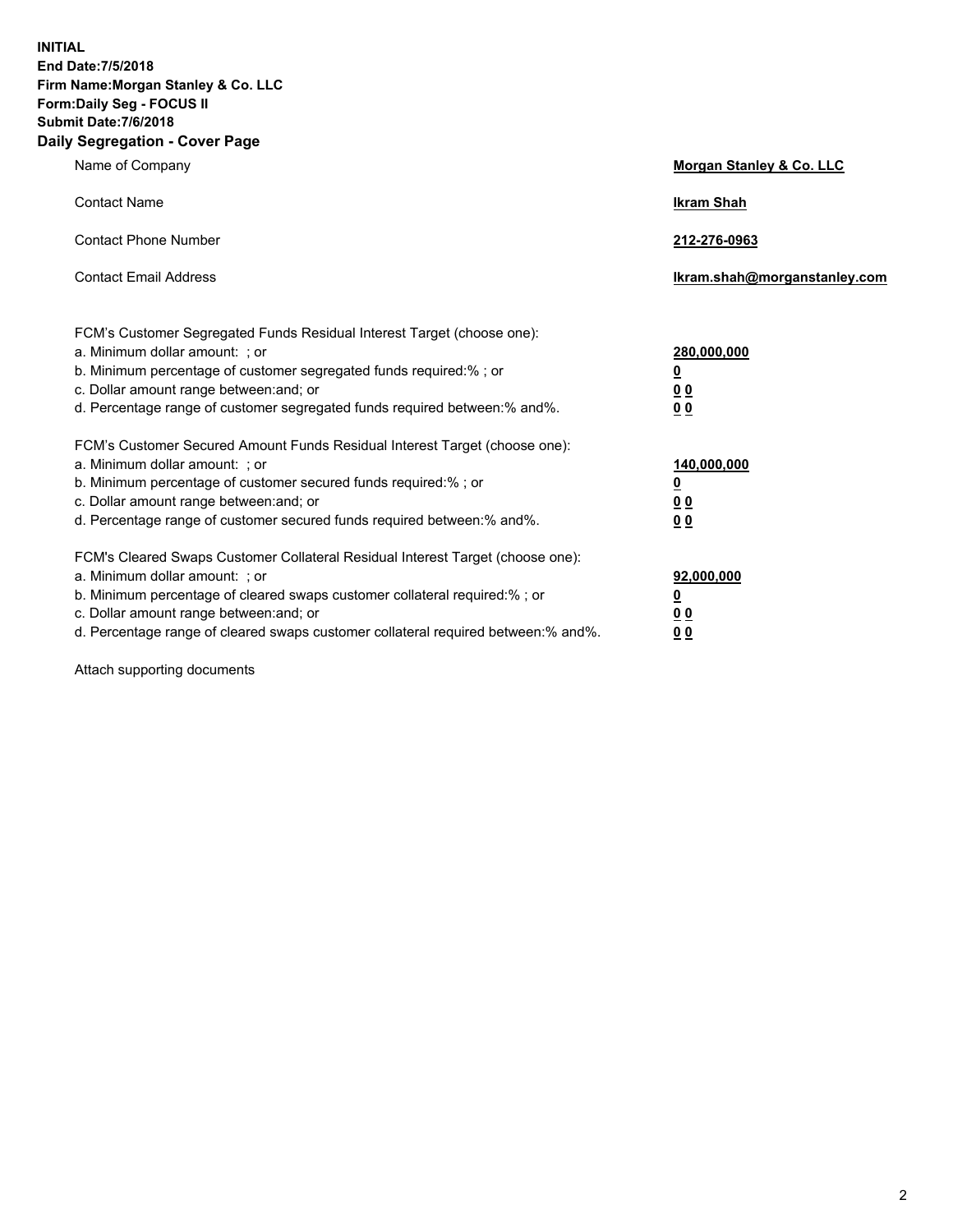## **INITIAL End Date:7/5/2018 Firm Name:Morgan Stanley & Co. LLC Form:Daily Seg - FOCUS II Submit Date:7/6/2018 Daily Segregation - Secured Amounts** Foreign Futures and Foreign Options Secured Amounts Amount required to be set aside pursuant to law, rule or regulation of a foreign government or a rule of a self-regulatory organization authorized thereunder **0** [7305] 1. Net ledger balance - Foreign Futures and Foreign Option Trading - All Customers A. Cash **3,366,606,080** [7315] B. Securities (at market) **2,083,120,978** [7317] 2. Net unrealized profit (loss) in open futures contracts traded on a foreign board of trade **-463,726,622** [7325] 3. Exchange traded options a. Market value of open option contracts purchased on a foreign board of trade **32,372,860** [7335] b. Market value of open contracts granted (sold) on a foreign board of trade **-23,739,047** [7337] 4. Net equity (deficit) (add lines 1. 2. and 3.) **4,994,634,249** [7345] 5. Account liquidating to a deficit and account with a debit balances - gross amount **137,568,079** [7351] Less: amount offset by customer owned securities **-136,792,578** [7352] **775,501** [7354] 6. Amount required to be set aside as the secured amount - Net Liquidating Equity Method (add lines 4 and 5) **4,995,409,750** [7355] 7. Greater of amount required to be set aside pursuant to foreign jurisdiction (above) or line 6. **4,995,409,750** [7360] FUNDS DEPOSITED IN SEPARATE REGULATION 30.7 ACCOUNTS 1. Cash in banks A. Banks located in the United States **716,362,272** [7500] B. Other banks qualified under Regulation 30.7 **564,411,183** [7520] **1,280,773,455** [7530] 2. Securities A. In safekeeping with banks located in the United States **106,012,692** [7540] B. In safekeeping with other banks qualified under Regulation 30.7 **0** [7560] **106,012,692** [7570] 3. Equities with registered futures commission merchants A. Cash **6,423,790** [7580] B. Securities **0** [7590] C. Unrealized gain (loss) on open futures contracts **29,270** [7600] D. Value of long option contracts **0** [7610] E. Value of short option contracts **0** [7615] **6,453,060** [7620] 4. Amounts held by clearing organizations of foreign boards of trade A. Cash **0** [7640] B. Securities **0** [7650] C. Amount due to (from) clearing organization - daily variation **0** [7660] D. Value of long option contracts **0** [7670] E. Value of short option contracts **0** [7675] **0** [7680] 5. Amounts held by members of foreign boards of trade A. Cash **2,314,861,053** [7700] B. Securities **1,977,108,285** [7710] C. Unrealized gain (loss) on open futures contracts **-463,755,893** [7720] D. Value of long option contracts **32,372,860** [7730] E. Value of short option contracts **-23,739,047** [7735] **3,836,847,258** 6. Amounts with other depositories designated by a foreign board of trade **0** [7760] 7. Segregated funds on hand **0** [7765] 8. Total funds in separate section 30.7 accounts **5,230,086,465** [7770] 9. Excess (deficiency) Set Aside for Secured Amount (subtract line 7 Secured Statement

10. Management Target Amount for Excess funds in separate section 30.7 accounts **140,000,000** [7780]

Page 1 from Line 8)

11. Excess (deficiency) funds in separate 30.7 accounts over (under) Management Target **94,676,715** [7785]

## [7740] **234,676,715** [7380]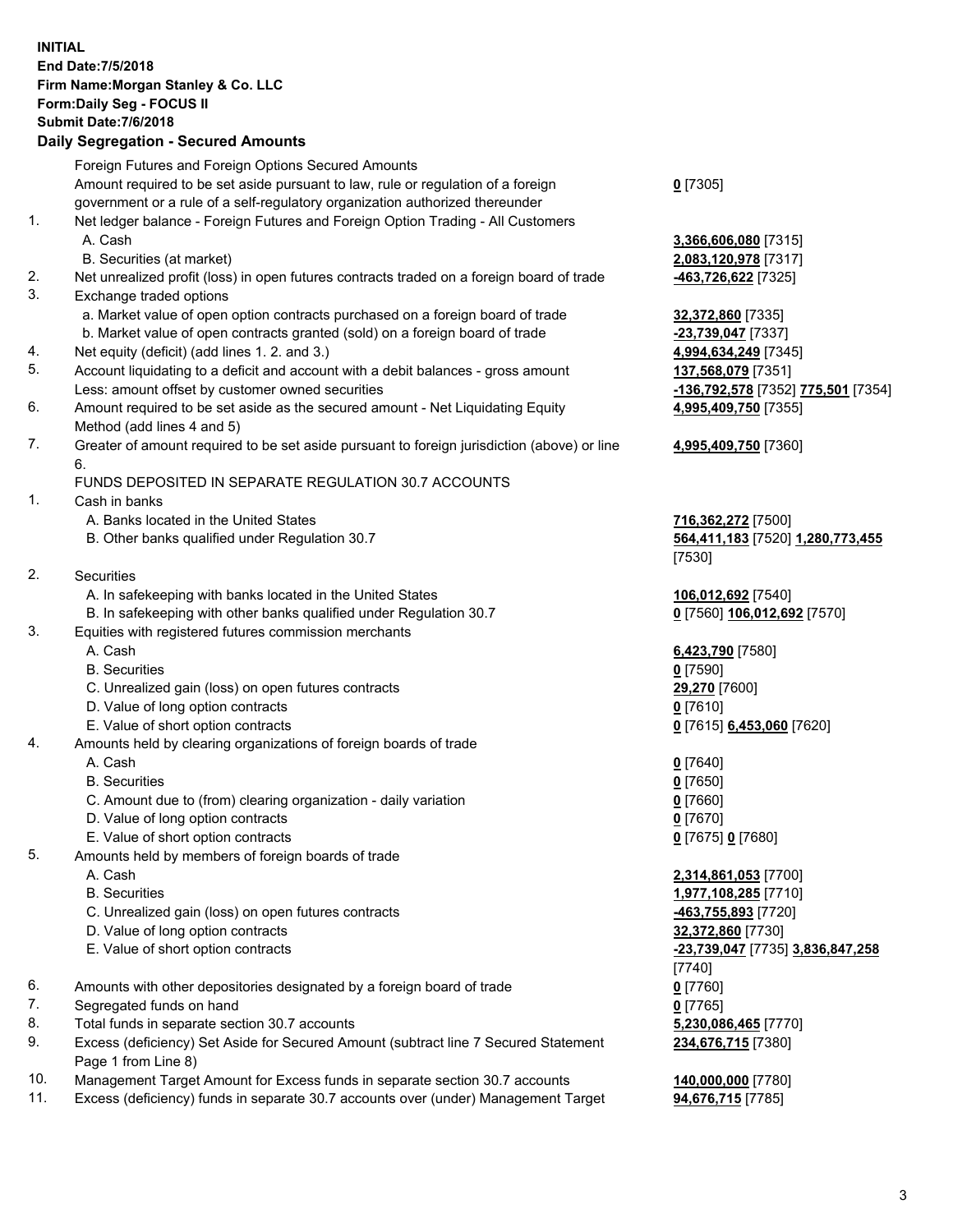**INITIAL End Date:7/5/2018 Firm Name:Morgan Stanley & Co. LLC Form:Daily Seg - FOCUS II Submit Date:7/6/2018 Daily Segregation - Segregation Statement** SEGREGATION REQUIREMENTS(Section 4d(2) of the CEAct) 1. Net ledger balance A. Cash **10,770,005,586** [7010] B. Securities (at market) **5,511,223,634** [7020] 2. Net unrealized profit (loss) in open futures contracts traded on a contract market **-52,877,342** [7030] 3. Exchange traded options A. Add market value of open option contracts purchased on a contract market **376,393,137** [7032] B. Deduct market value of open option contracts granted (sold) on a contract market **-549,537,923** [7033] 4. Net equity (deficit) (add lines 1, 2 and 3) **16,055,207,092** [7040] 5. Accounts liquidating to a deficit and accounts with debit balances - gross amount **335,069,729** [7045] Less: amount offset by customer securities **-333,708,809** [7047] **1,360,920** [7050] 6. Amount required to be segregated (add lines 4 and 5) **16,056,568,012** [7060] FUNDS IN SEGREGATED ACCOUNTS 7. Deposited in segregated funds bank accounts A. Cash **5,267,447,927** [7070] B. Securities representing investments of customers' funds (at market) **0** [7080] C. Securities held for particular customers or option customers in lieu of cash (at market) **529,795,456** [7090] 8. Margins on deposit with derivatives clearing organizations of contract markets A. Cash **5,807,427,038** [7100] B. Securities representing investments of customers' funds (at market) **0** [7110] C. Securities held for particular customers or option customers in lieu of cash (at market) **4,981,428,178** [7120] 9. Net settlement from (to) derivatives clearing organizations of contract markets **-41,556,625** [7130] 10. Exchange traded options A. Value of open long option contracts **376,393,137** [7132] B. Value of open short option contracts **-549,537,923** [7133] 11. Net equities with other FCMs A. Net liquidating equity **9,899,413** [7140] B. Securities representing investments of customers' funds (at market) **0** [7160] C. Securities held for particular customers or option customers in lieu of cash (at market) **0** [7170] 12. Segregated funds on hand **0** [7150] 13. Total amount in segregation (add lines 7 through 12) **16,381,296,601** [7180] 14. Excess (deficiency) funds in segregation (subtract line 6 from line 13) **324,728,589** [7190] 15. Management Target Amount for Excess funds in segregation **280,000,000** [7194]

16. Excess (deficiency) funds in segregation over (under) Management Target Amount Excess

**44,728,589** [7198]